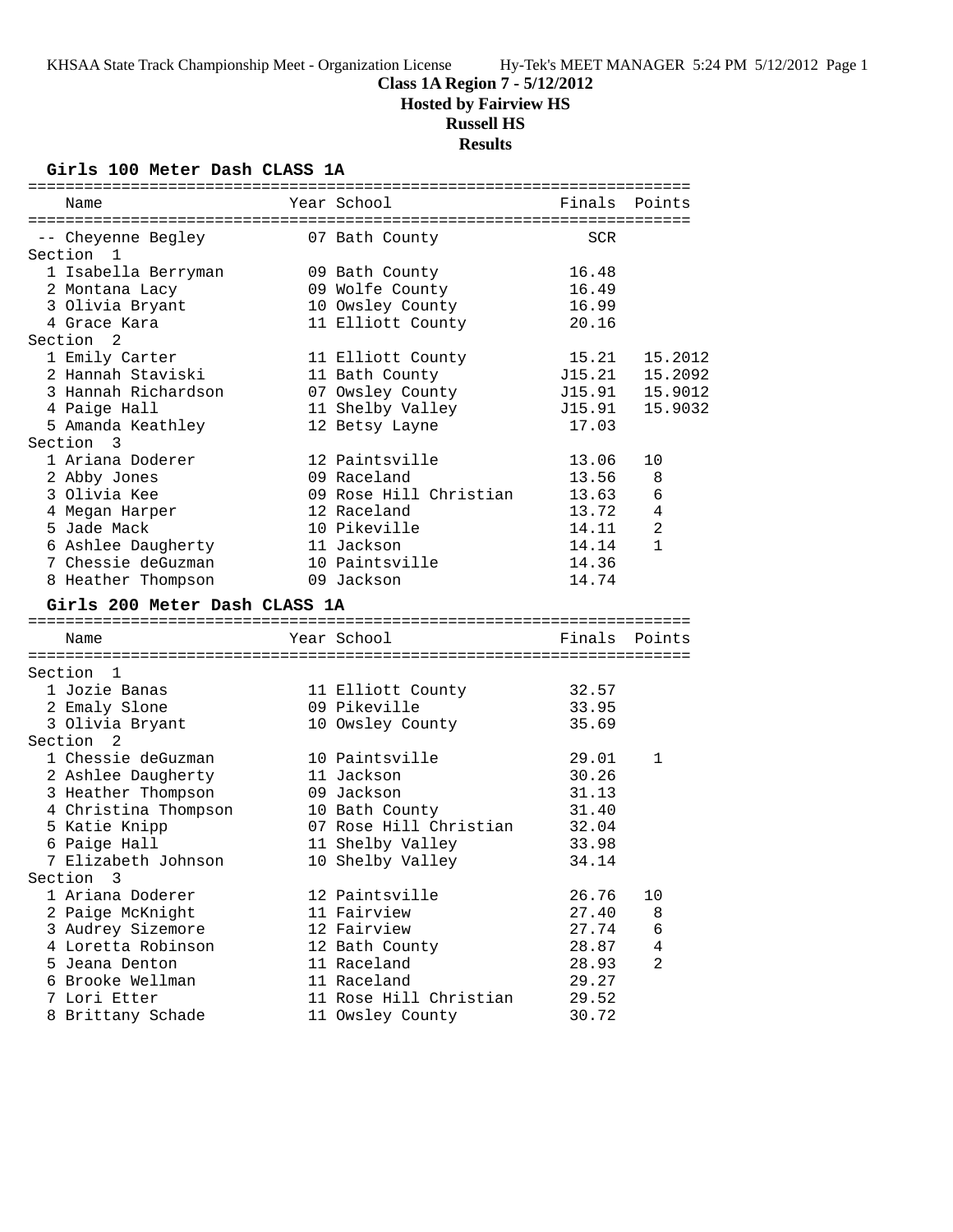### **Class 1A Region 7 - 5/12/2012**

**Hosted by Fairview HS**

# **Russell HS**

**Results**

**Girls 400 Meter Dash CLASS 1A**

| ===========                   | =================================== |          |                |
|-------------------------------|-------------------------------------|----------|----------------|
| Name                          | Year School                         | Finals   | Points         |
|                               |                                     |          |                |
| Section<br>2                  |                                     |          |                |
| 1 Gracie Chapman              | 07 Raceland                         | 1:24.14  |                |
| 2 Olivia Bryant               | 10 Owsley County                    | 1:25.40  |                |
| 3 Cheyenne Begley             | 07 Bath County                      | 1:40.99  |                |
| Section<br>3                  |                                     |          |                |
| 1 Audrey Sizemore             | 12 Fairview                         | 1:02.58  | 10             |
| 2 Lori Etter                  | 11 Rose Hill Christian              | 1:03.97  | 8              |
| 3 Dani Craig                  | 12 Fairview                         | 1:08.66  | 6              |
| 4 Reece Trimble               | 09 Paintsville                      | 1:10.78  | 4              |
| 5 Brettany Barnett            | 08 Jackson                          | 1:15.19  | $\overline{2}$ |
| 6 Paige Hall                  | 11 Shelby Valley                    | 1:18.19  | $\mathbf{1}$   |
| 7 JanaLee Michael Corum       | 07 Bath County                      | 1:18.44  |                |
| 8 Madison Crum                | 09 Rose Hill Christian              | 1:22.44  |                |
|                               |                                     |          |                |
| Girls 800 Meter Run CLASS 1A  |                                     |          |                |
| Name                          | Year School                         | Finals   | Points         |
|                               |                                     |          |                |
| Section<br>$\overline{1}$     |                                     |          |                |
| 1 Maddy Rymer                 | 10 Fairview                         | 2:33.78  | 10             |
| 2 Haley Layne                 | 09 Fairview                         | 2:44.09  | 8              |
| 3 Hannah Cassady              | 11 Elliott County                   | 2:51.27  | 6              |
| 4 Haley Boggs                 | 07 Raceland                         | 3:01.33  | 4              |
| 5 Alexis Henson               | 07 Rose Hill Christian              | 3:03.52  | $\overline{a}$ |
| 6 Alex Emmons                 | 10 Bath County                      | 3:06.44  | $\mathbf{1}$   |
| 7 Baleigh Joseph              | 07 Raceland                         | 3:07.71  |                |
| 8 Erica Wright                | 12 Jenkins                          | 3:08.51  |                |
| 9 Reece Trimble               | 09 Paintsville                      | 3:11.59  |                |
| 10 Kari Baker                 | 10 Owsley County                    | 3:33.26  |                |
| 11 Cheyenne Begley            | 07 Bath County                      | 3:57.66  |                |
|                               |                                     |          |                |
| Girls 1600 Meter Run CLASS 1A |                                     |          |                |
| Name                          | Year School                         | Finals   | Points         |
|                               |                                     |          |                |
| 1 Haley Layne                 | 09 Fairview                         | 5:56.38  | 10             |
| 2 Brooklyn Bowen              | 11 Fairview                         | 6:06.24  | 8              |
| 3 Hannah Cassady              | 11 Elliott County                   | 6:19.73  | 6              |
| 4 Haley Boggs                 | 07 Raceland                         | 6:21.04  | 4              |
| 5 Erica Wright                | 12 Jenkins                          | 6:35.54  | 2              |
| 6 Alex Emmons                 | 10 Bath County                      | 6:52.02  | 1              |
| 7 Gracie Chapman              | 07 Raceland                         | 7:05.76  |                |
| 8 Erin Spencer                | 10 Wolfe County                     | 7:08.69  |                |
| 9 Montana Lacy                | 09 Wolfe County                     | 7:36.59  |                |
| 10 Cheyenne Begley            | 07 Bath County                      | 8:09.87  |                |
| Girls 3200 Meter Run CLASS 1A |                                     |          |                |
|                               |                                     |          |                |
| Name                          | Year School                         | Finals   | Points         |
| 1 Lyndsey Burke               | 08 Fairview                         | 13:03.25 | 10             |
| 2 Brooklyn Bowen              | 11 Fairview                         | 13:41.98 | 8              |
|                               |                                     |          |                |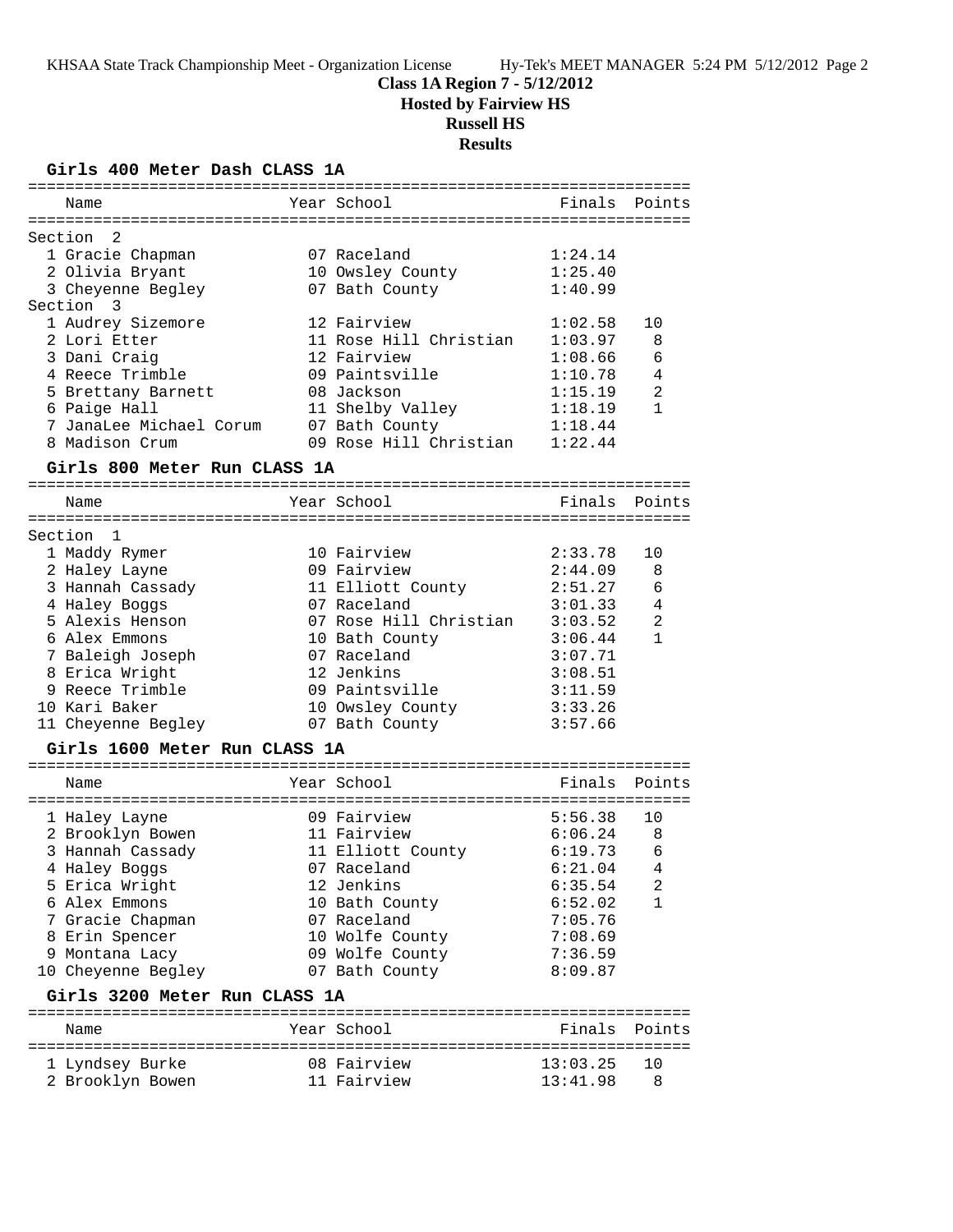### **Class 1A Region 7 - 5/12/2012**

**Hosted by Fairview HS**

# **Russell HS**

### **Results**

| Girls 3200 Meter Run CLASS 1A              |                                            |                      |                |
|--------------------------------------------|--------------------------------------------|----------------------|----------------|
| 3 Haley Boggs                              | 07 Raceland                                | 13:43.45             | 6              |
| 4 Evie Holbrook<br>5 Gracie Chapman        | 12 Jenkins<br>07 Raceland                  | 15:26.29<br>16:54.23 | 4<br>2         |
| 6 Alex Emmons                              | 10 Bath County                             | 18:50.57             | $\mathbf{1}$   |
| Girls 100 Meter Hurdles CLASS 1A           |                                            |                      |                |
| Name                                       | Year School                                | Finals Points        |                |
|                                            |                                            |                      |                |
| 1 Amanda Toth<br>Section <sub>2</sub>      | 10 Menifee County                          | 22.94                |                |
| 1 Paige McKnight                           | 11 Fairview                                | 16.66                | 10             |
| 2 Olivia Kee                               | 09 Rose Hill Christian                     | 17.18                | 8              |
| 3 Baleigh Joseph                           | 07 Raceland                                | 19.71                | 6              |
| 4 Brittany Schade                          | 11 Owsley County                           | 20.00                | 4              |
| 5 Breanna Goble                            | 12 Paintsville                             | 20.31<br>20.60       | 2<br>1         |
| 6 Morgan Crouch<br>7 Kelsey Taulbee        | 10 Bath County<br>08 Jackson               | 21.74                |                |
| 8 Alexis Scott                             | 08 Raceland                                | 24.29                |                |
| Girls 300 Meter Hurdles CLASS 1A           |                                            |                      |                |
| Name                                       | Year School                                | Finals               | Points         |
|                                            |                                            |                      |                |
| Section 1                                  |                                            |                      |                |
| 1 Alexis Scott                             | 08 Raceland                                | 1:03.88              |                |
| Section <sub>2</sub>                       |                                            |                      |                |
| 1 Olivia Kee                               | 09 Rose Hill Christian                     | 48.70                | 10             |
| 2 Paige McKnight<br>3 Baleigh Joseph       | 11 Fairview<br>07 Raceland                 | 50.62<br>52.50       | 8<br>6         |
| 4 Morgan Crouch                            | 10 Bath County                             | 56.45                | $\overline{4}$ |
| 5 Breanna Goble                            | 12 Paintsville                             | 58.46                | 2              |
| 6 Kelsey Taulbee                           | 08 Jackson                                 | 59.09                | 1              |
| 7 Brittany Schade                          | 11 Owsley County                           | 59.45                |                |
| 8 Jozie Banas                              | 11 Elliott County 1:01.58                  |                      |                |
| Girls 4x100 Meter Relay CLASS 1A           |                                            |                      |                |
| School                                     |                                            | Finals               | Points         |
| Section 1                                  |                                            |                      |                |
| 1 Raceland                                 |                                            | 53.86 10             |                |
| 1) Megan Harper 12                         | 2) Brooke Wellman 11                       |                      |                |
| 3) Abby Jones 09                           | 4) Jeana Denton 11                         |                      |                |
| 5) Alexis Scott 08                         | 6) Brittany McEwen 12                      |                      |                |
| 7) Makenzi Speaks 10                       | 8) Chyeanne Smith 07                       |                      |                |
| 2 Bath County                              |                                            | 54.21                | 8              |
| 1) Hali Miller 11                          | 2) Christina Thompson 10                   |                      |                |
| 3) Taylor Everman 10<br>5) Savannah Day 10 | 4) Morgan Crouch 10<br>6) Emilia Ellett 12 |                      |                |
| 7) Alex Emmons 10                          | 8) Hannah Staviski 11                      |                      |                |
| 3 Jackson                                  |                                            | 56.84                | 6              |
| 1) Ashlee Daugherty 11                     | 2) Ashlee Combs 09                         |                      |                |
| 3) Heather Thompson 09                     | 4) Kelsey Taulbee 08                       |                      |                |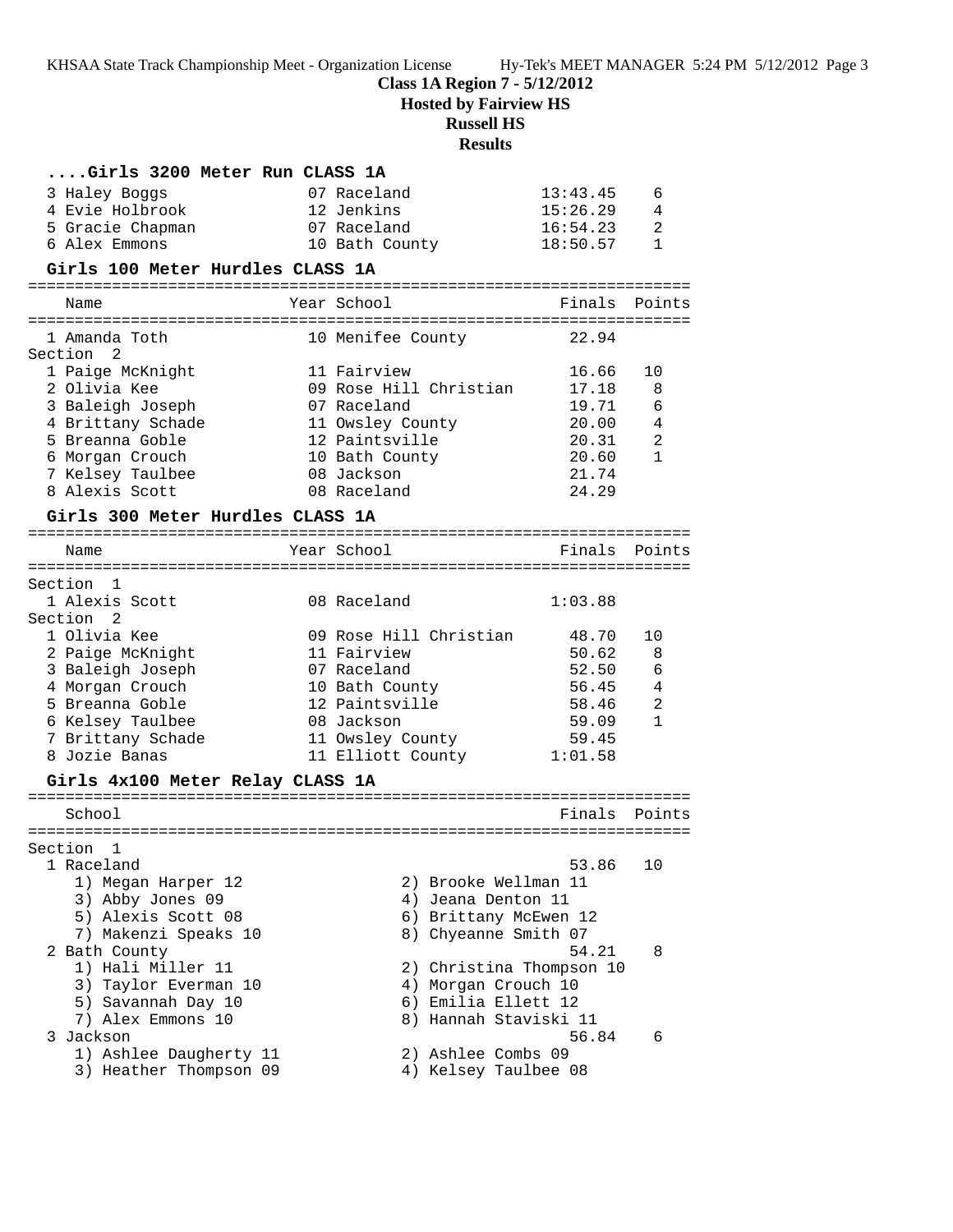### **Class 1A Region 7 - 5/12/2012**

**Hosted by Fairview HS**

## **Russell HS**

### **Results**

### **....Girls 4x100 Meter Relay CLASS 1A**

| 5) Brettany Barnett 08           | 6) |                             |        |
|----------------------------------|----|-----------------------------|--------|
| 4 Fairview                       |    | 57.62                       | 4      |
| 1) Dani Craig 12                 |    | 2) Felicia Mills 12         |        |
| 3) Cameran Steger 09             |    | 4) Maddy Rymer 10           |        |
| 5) Tori Hanrick 09               |    | 6) Brooklyn Bowen 11        |        |
| 7) Paige McKnight 11             |    | 8) Becca Sergent 09         |        |
| 5 Owsley County                  |    | 59.32                       | 2      |
| 1) Kari Baker 10                 |    | 2) Brittany Schade 11       |        |
| 3) Autumn Tincher 10             |    | 4) Laken Campbell 12        |        |
| 5) Kelsey Caudill 11             |    | 6) Hannah Richardson 07     |        |
| 7) Roxzann Bennett 11            |    | 8) Olivia Bryant 10         |        |
| 6 Rose Hill Christian            |    | 59.34                       | 1      |
| 1) Olivia Kee 09                 |    | 2) Katie Knipp 07           |        |
| 3) Morgan Varney 09              |    | 4) Paige Brammer 09         |        |
| 5) Lori Etter 11                 |    | 6) Madison Crum 09          |        |
| 7 Paintsville                    |    | 59.43                       |        |
| 1) Chessie deGuzman 10           |    | 2) Pia Siebensohn 11        |        |
| 3) Emily Ousley 10               |    | 4) Reece Trimble 09         |        |
| 5) Stephanie Dainel 12           |    | 6) Haley Matijasic 12       |        |
| 7) Faith Hall 10                 |    | 8) Ariana Doderer 12        |        |
|                                  |    |                             |        |
| Girls 4x200 Meter Relay CLASS 1A |    |                             |        |
|                                  |    |                             |        |
| School                           |    | Finals                      | Points |
|                                  |    |                             |        |
| 1 Fairview                       |    | 1:51.74                     | 10     |
| 1) Paige McKnight 11             |    | 2) Morgan McIntyre 10       |        |
| 3) Dani Craig 12                 |    | 4) Felicia Mills 12         |        |
| 5) Cameran Steger 09             |    | 6) Audrey Sizemore 12       |        |
| 7) Becca Sergent 09              |    | 8) Tori Hanrick 09          |        |
| 2 Raceland                       |    | 1:51.86                     | 8      |
| 1) Megan Harper 12               |    | 2) Brooke Wellman 11        |        |
| 3) Abby Jones 09                 |    | 4) Jeana Denton 11          |        |
| 5) Alexis Scott 08               |    | 6) Gracie Chapman 07        |        |
| 7) Haley Boggs 07                |    | 8) Baleigh Joseph 07        |        |
| 3 Bath County                    |    | 1:53.95                     | 6      |
| 1) Hali Miller 11                |    | 2) Christina Thompson 10    |        |
| 3) Taylor Everman 10             |    | 4) Loretta Robinson 12      |        |
| 5) Morgan Crouch 10              |    | 6) Hannah Staviski 11       |        |
| 7) Cheyenne Begley 07            |    | 8) JanaLee Michael Corum 07 |        |
| 4 Owsley County                  |    | 2:09.32                     | 4      |
| 1) Kari Baker 10                 |    | 2) Hannah Richardson 07     |        |
| 3) Autumn Tincher 10             |    | 4) Laken Campbell 12        |        |
| 5) Roxzann Bennett 11            |    | 6) Brittany Schade 11       |        |
| 7) Olivia Bryant 10              |    | 8) Kelsey Caudill 11        |        |
| 5 Rose Hill Christian            |    | 2:10.55                     | 2      |
| 1) Morgan Varney 09              |    | 2) Alexis Henson 07         |        |
|                                  |    |                             |        |
| 3) Katie Knipp 07                |    | 4) Madison Crum 09          |        |
| 5) Paige Brammer 09              | 6) | 2:16.99                     |        |
| 6 Paintsville                    |    |                             | 1      |
| 1) Reece Trimble 09              |    | 2) Faith Hall 10            |        |
| 3) Haley Matijasic 12            |    | 4) Emily Ousley 10          |        |
| 5) Breanna Goble 12              |    | 6) Chessie deGuzman 10      |        |
| 7) Stephanie Dainel 12           |    | 8) Alexandria Blanton 10    |        |
|                                  |    |                             |        |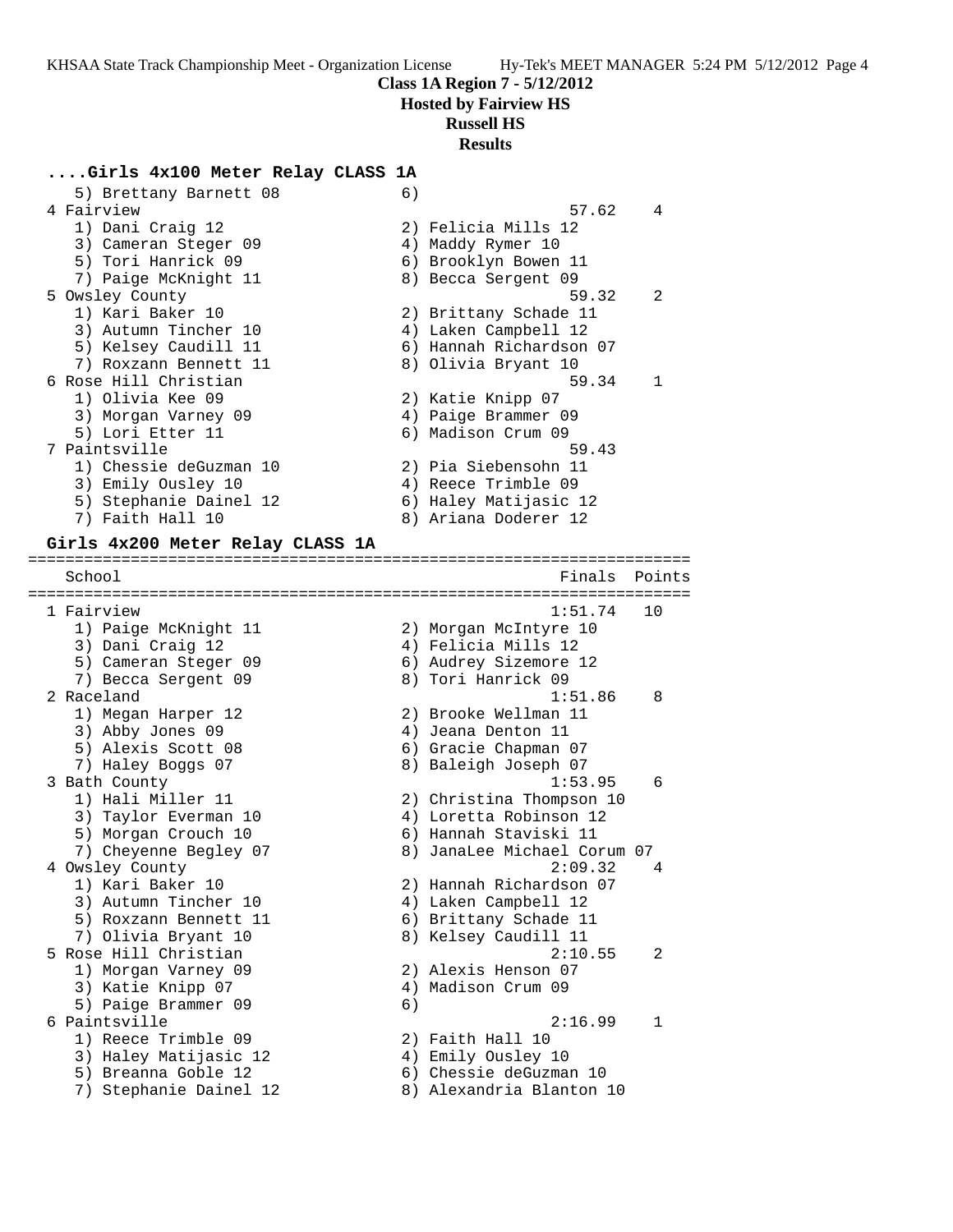**Class 1A Region 7 - 5/12/2012**

**Hosted by Fairview HS**

# **Russell HS**

**Results**

### **Girls 4x400 Meter Relay CLASS 1A**

| School                                    |    | Finals                   | Points |
|-------------------------------------------|----|--------------------------|--------|
| 1 Fairview                                |    | 4:23.11                  | 10     |
| 1) Audrey Sizemore 12                     |    | 2) Maddy Rymer 10        |        |
| 3) Morgan McIntyre 10                     |    | 4) Dani Craig 12         |        |
|                                           |    |                          |        |
| 5) Paige McKnight 11                      |    | 6) Felicia Mills 12      |        |
| 7) Brooklyn Bowen 11                      |    | 8) Haley Layne 09        |        |
| 2 Raceland                                |    | 4:35.14                  | 8      |
| 1) Megan Harper 12                        |    | 2) Brooke Wellman 11     |        |
| 3) Jeana Denton 11                        |    | 4) Abby Jones 09         |        |
| 5) Chyeanne Smith 07                      |    | 6) Haley Boggs 07        |        |
| 7) Baleigh Joseph 07                      |    | 8) Makenzi Speaks 10     |        |
| 3 Menifee County                          |    | 4:44.15                  | 6      |
| 1) Haley Lane 11                          |    | 2) Chelsea Walker 12     |        |
| 3) Camille Kash 08                        |    | 4) Paige Warren 11       |        |
| 5) Amanda Toth 10                         |    | 6) Riley Lair 11         |        |
| 4 Rose Hill Christian                     |    | 5:08.62                  | 4      |
| 1) Lori Etter 11                          |    | 2) Morgan Varney 09      |        |
| 3) Katie Knipp 07                         |    | 4) Alexis Henson 07      |        |
| 5) Madison Crum 09                        |    | 6) Paige Brammer 09      |        |
| 5 Paintsville                             |    | 5:41.76                  | 2      |
| 1) Emily Ousley 10                        |    | 2) Alexandria Blanton 10 |        |
| 3) Faith Hall 10                          |    | 4) Juliana Cybriwsky 12  |        |
| 5) Stephanie Dainel 12                    |    | 6) Brooke Goble 09       |        |
| 7) Shanley McCarty 10                     |    | 8) Haley Matijasic 12    |        |
| Girls 4x800 Meter Relay CLASS 1A          |    |                          |        |
|                                           |    |                          |        |
| School                                    |    | Finals                   | Points |
|                                           |    |                          |        |
| 1 Fairview                                |    | 10:44.14                 | 10     |
| 1) Audrey Sizemore 12                     |    | 2) Maddy Rymer 10        |        |
| 3) Haley Layne 09                         |    | 4) Lyndsey Burke 08      |        |
| 5) Morgan McIntyre 10                     |    | 6) Brooklyn Bowen 11     |        |
| 7) Becca Sergent 09                       |    | 8) Dani Craig 12         |        |
| 2 Raceland                                |    | 11:49.81                 | 8      |
| 1) Haley Boggs 07                         |    | 2) Gracie Chapman 07     |        |
| 3) Baleigh Joseph 07                      |    | 4) Makenzi Speaks 10     |        |
| 5) Chyeanne Smith 07                      |    | 6) Brittany McEwen 12    |        |
| 7) Megan Harper 12                        |    | 8) Abby Jones 09         |        |
| 3 Owsley County                           |    | 12:04.97                 | 6      |
| 1) Kari Baker 10                          |    | 2) Hannah Richardson 07  |        |
| 3) Autumn Tincher 10                      |    | 4) Laken Campbell 12     |        |
| 5) Kelsey Caudill 11                      |    | 6) Roxzann Bennett 11    |        |
| 7) Brittany Schade 11                     |    | 8) Olivia Bryant 10      |        |
| 4 Menifee County                          |    | 12:09.43                 | 4      |
| 1) Haley Lane 11                          |    | 2) Camille Kash 08       |        |
| 3) Amanda Toth 10                         |    | 4) Paige Warren 11       |        |
| 5) Chelsea Walker 12<br>7) Mara Walker 06 | 8) | 6) Riley Lair 11         |        |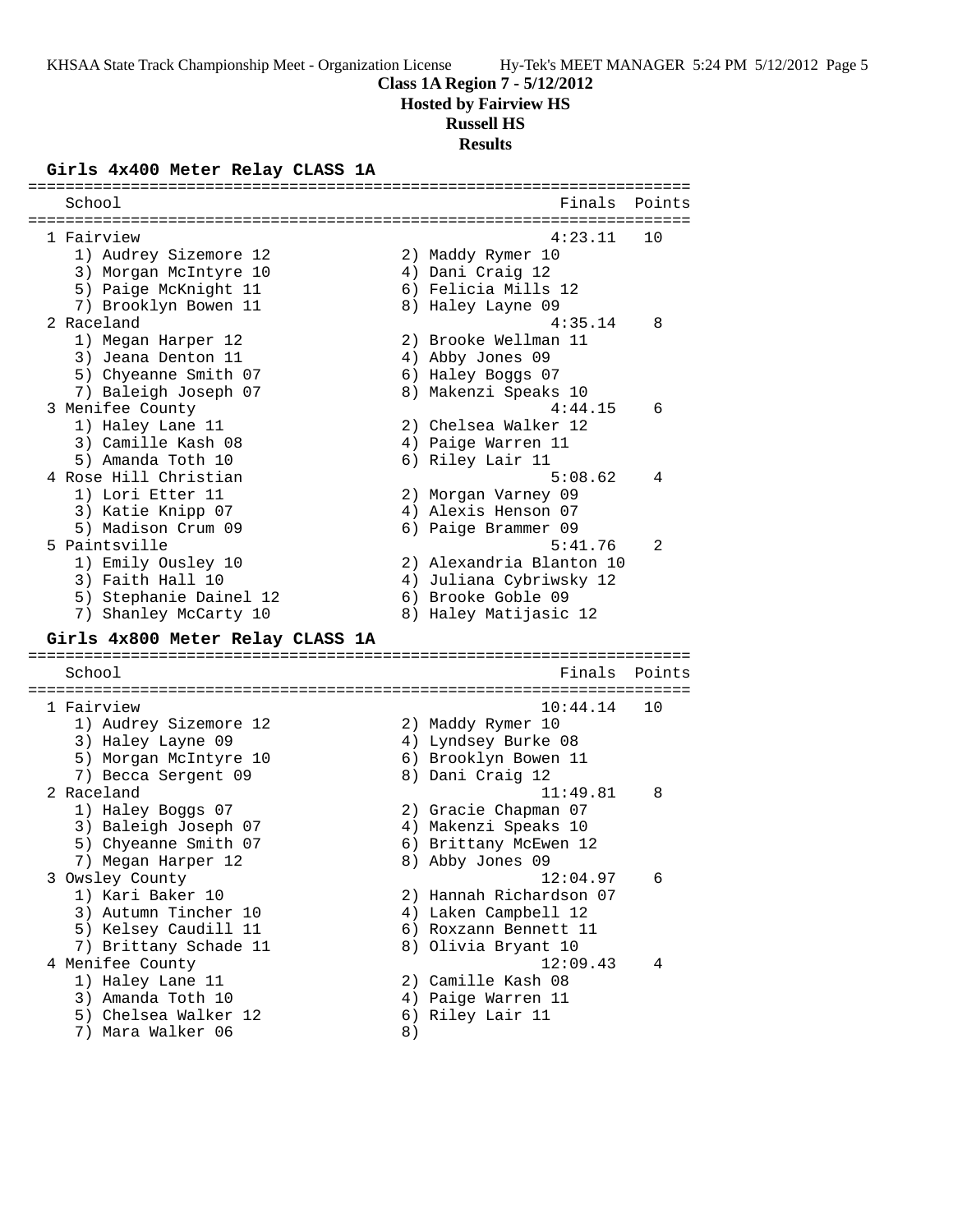### **Class 1A Region 7 - 5/12/2012**

**Hosted by Fairview HS**

## **Russell HS**

**Results**

### **Boys 100 Meter Dash CLASS 1A**

| Name                                                           | Year School                                |         | Finals Points  |
|----------------------------------------------------------------|--------------------------------------------|---------|----------------|
| 1 Malachai Parke                                               |                                            |         |                |
|                                                                | 09 Elliott County 13.82<br>09 Wolfe County | FS      |                |
| -- Ryan Hurt<br>Section 2                                      |                                            |         |                |
| 1 Luke Trimble                                                 |                                            | 12.74   |                |
|                                                                | 08 Paintsville                             |         |                |
| 2 Kory Stevens                                                 | 08 Betsy Layne                             | 13.01   |                |
| 3 Adam Plumley                                                 | 11 Paintsville                             | 13.17   |                |
| 4 Kelley Randolph                                              | 09 Elliott County                          | 13.47   |                |
| 5 Nick Gibson                                                  | 09 Jenkins                                 | 13.68   |                |
| Section 3                                                      |                                            |         |                |
| 1 Sam Barker                                                   | 08 Bath County                             | 11.67   | 10             |
| 2 Lucas Fields                                                 | 12 Shelby Valley                           | 12.08   | 8              |
| 3 Garrett Kee                                                  | 12 Rose Hill Christian                     | 12.15   | 6              |
| 4 Cheyenne Coker                                               | 12 Bath County                             | 12.22   | $\overline{4}$ |
| 5 AJ Joseph                                                    | 10 Raceland                                | 12.24   | $\overline{2}$ |
| 6 Zack Litteral                                                | 10 Raceland                                | 12.32   | $\mathbf{1}$   |
| 7 Tyler Richardson                                             | 11 Shelby Valley                           | 12.84   |                |
| 8 Cody Gullett                                                 | 09 Fairview                                | 13.61   |                |
| Boys 200 Meter Dash CLASS 1A                                   |                                            |         |                |
|                                                                |                                            |         |                |
| Name                                                           | Year School                                |         | Finals Points  |
| Section 2                                                      |                                            |         |                |
| 1 Jonathan deGuzman                                            | 11 Paintsville                             | 24.86   | 2              |
| 2 Austin Kidd                                                  | 10 Pikeville                               | 25.51   |                |
|                                                                |                                            | 25.80   |                |
| 2 Austin<br>3 Kelley Randolph<br>2 Thacker<br>4 Austin Thacker | 09 Elliott County<br>11 Shelby Valley      | 25.82   |                |
| 5 Adam Plumley                                                 | 11 Paintsville                             | 26.18   |                |
|                                                                |                                            | 26.71   |                |
| 6 Ryan Hurt                                                    | 09 Wolfe County                            |         |                |
| 7 Nick Gibson                                                  | 09 Jenkins                                 | 27.83   |                |
| Section 3                                                      |                                            |         |                |
| 1 Aaron Elliott                                                | 11 Elliott County                          | 23.76   | 10             |
| 2 John Valencourt                                              | 11 Raceland                                | 24.26   | 8              |
| 3 Sam Barker                                                   | 08 Bath County                             | 24.27   | 6              |
| 4 Cheyenne Coker                                               | 12 Bath County                             | 24.38   | 4              |
| 5 Charlie Cox                                                  | 11 Jenkins                                 | 24.97   | $\mathbf{1}$   |
| 6 Garrett Kee                                                  | 12 Rose Hill Christian                     | 24.98   |                |
| 7 Armande Yetts                                                | 09 Fairview                                | 24.99   |                |
| 8 AJ Joseph                                                    | 10 Raceland                                | 25.72   |                |
| Boys 400 Meter Dash CLASS 1A                                   |                                            |         |                |
|                                                                |                                            |         |                |
| Name                                                           | Year School                                |         | Finals Points  |
| Section 1                                                      |                                            |         |                |
|                                                                |                                            | 1:01.52 |                |
| 1 Quentin Patrick                                              | 10 Wolfe County<br>09 Wolfe County         | 1:03.59 |                |
| 2 Ryan Hurt                                                    |                                            |         |                |
| 3 Kevin Jones                                                  | 09 Bath County                             | 1:03.94 |                |
| Section <sub>2</sub>                                           |                                            |         |                |
| 1 Drew Swartz                                                  | 10 Menifee County                          | 55.01   | 8              |
| 2 Isaiah Griffith                                              | 09 Elliott County                          | 57.76   |                |
| 3 Audie Fields                                                 | 07 Jenkins                                 | 59.14   |                |
|                                                                |                                            |         |                |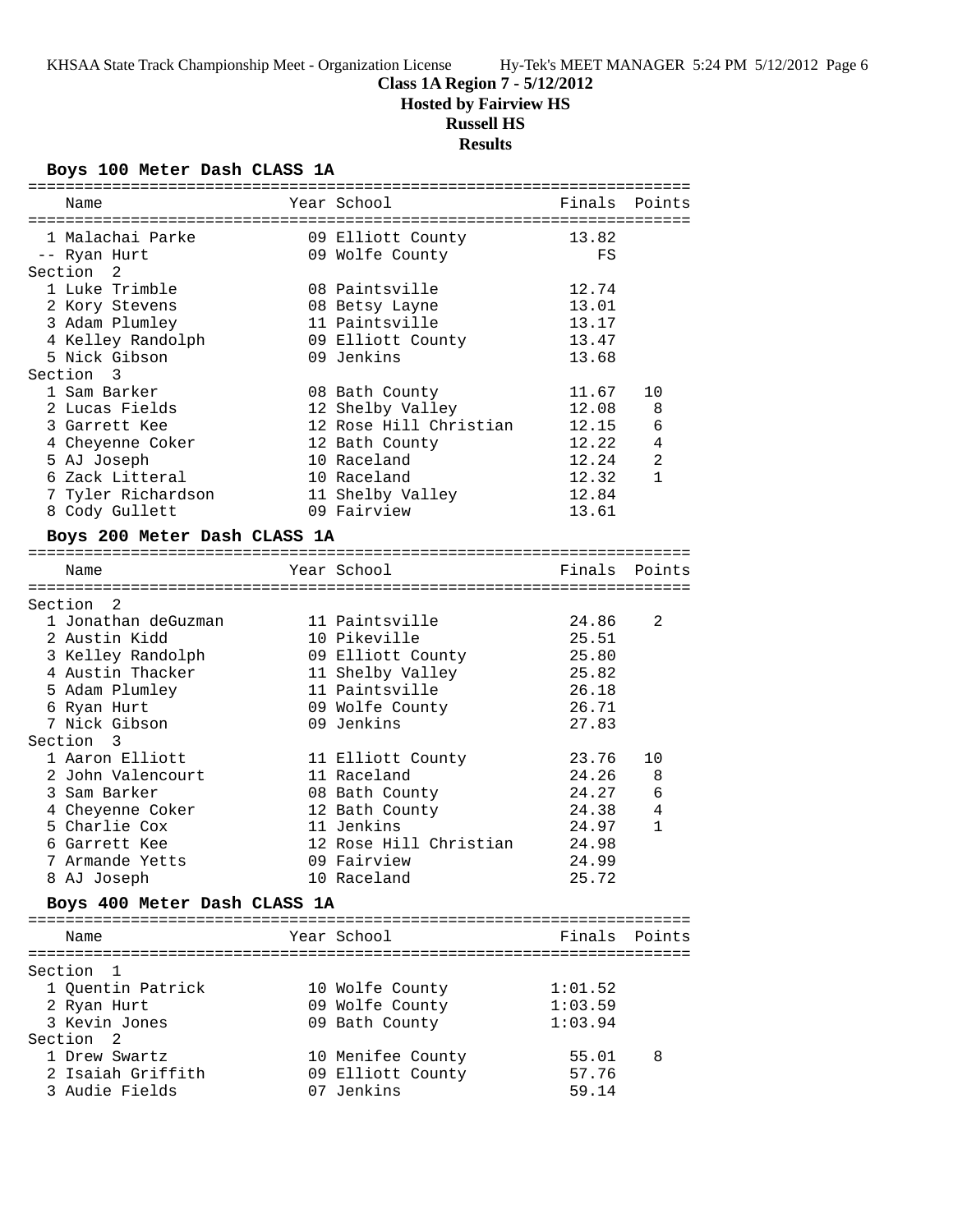### **Class 1A Region 7 - 5/12/2012**

**Hosted by Fairview HS**

## **Russell HS**

### **Results**

| Boys 400 Meter Dash CLASS 1A              |                                                     |                            |                |
|-------------------------------------------|-----------------------------------------------------|----------------------------|----------------|
| 4 Andy Garnes                             | 12 Rose Hill Christian 1:01.53                      |                            |                |
| 5 Hunter Heffington                       | 09 Pikeville                                        | 1:01.79                    |                |
| Section 3                                 |                                                     |                            |                |
| 1 John Valencourt                         | 11 Raceland                                         | 54.23                      | 10             |
| 2 Jonathan deGuzman                       | 11 Paintsville                                      | 55.07                      | - 6            |
| 3 Koty Sexton                             | 11 Jenkins                                          | 55.42                      | $\overline{4}$ |
| 4 Mark Clemons                            | 10 Menifee County 55.98                             |                            | 2              |
| 5 Brice Bailey                            | 12 Pikeville                                        | 56.37                      | $\mathbf{1}$   |
| 6 Tanner Dolen                            | 08 Fairview                                         | 56.89                      |                |
| 7 Andrew Salyers                          | 10 Raceland<br>10 Raceland<br>10 Paintsville        | 57.11                      |                |
| 8 Jesse Plourde                           |                                                     | 1:07.41                    |                |
| Boys 800 Meter Run CLASS 1A               |                                                     |                            |                |
| Name                                      | Year School                                         | Finals Points              |                |
| Section 1                                 |                                                     |                            |                |
| 1 Aaron Stevens                           |                                                     |                            | 10             |
| 2 Seth Christopher                        | 12 Elliott County 1:59.77<br>10 Bath County 2:09.44 |                            | 8              |
| 3 Tommy Hollon                            | 12 Wolfe County 2:14.99                             |                            | 6              |
| 4 Brad Adams                              | 10 Jenkins                                          |                            |                |
| 5 Dale Curtis                             |                                                     | $2:22.07$ 4<br>$2:23.75$ 2 |                |
| 6 Aaron Caroll                            | 09 Bath County<br>11 Raceland                       | 2:23.79                    | $\mathbf{1}$   |
| 7 Blaine Roberts                          | 11 Raceland                                         | 2:26.67                    |                |
| 8 Tanner Goff                             | 09 Jenkins                                          | 2:27.92                    |                |
| 9 Trent Tackett                           | 11 Shelby Valley                                    | 2:34.17                    |                |
| 10 Nathan Smith                           | 12 Fairview                                         | 2:35.07                    |                |
| 11 Hunter Heffington<br>12 Randall Turner | 09 Pikeville                                        | 2:36.34                    |                |
|                                           | 11 Jackson                                          | 2:36.73                    |                |
| 13 Brad Nordin                            | 10 Paintsville                                      | 2:37.30                    |                |
| 14 Jeremy Rice                            | 11 Fairview                                         | 2:38.39                    |                |
| 15 Troy Stafford                          | 12 Rose Hill Christian 2:38.54                      |                            |                |
| 16 Zach Wilson                            | 12 Rose Hill Christian 2:39.49                      |                            |                |
| 17 Dylan Usher                            | 10 Wolfe County                                     | 2:48.29                    |                |
| 18 Bailey Johnson                         | 08 Paintsville                                      | 2:52.95                    |                |
| Boys 1600 Meter Run CLASS 1A              |                                                     |                            |                |
| Name                                      | Year School                                         | Finals Points              |                |
|                                           |                                                     |                            |                |
|                                           |                                                     |                            |                |
| 2 Logan Campbell                          | 09 Owsley County                                    | 4:51.42                    | 8              |
| 3 Josh Jones                              | 12 Bath County                                      | 4:55.20                    | 6              |
| 4 Tommy Hollon                            | 12 Wolfe County                                     | 5:00.61                    | 4              |
| 5 Blaine Roberts                          | 11 Raceland                                         | 5:12.97                    | $\overline{a}$ |
| 6 Hunter Heffington                       | 09 Pikeville                                        | 5:16.73                    | 1              |
| 7 Quentin Patrick                         | 10 Wolfe County                                     | 5:19.42                    |                |
| 8 Brad Nordin                             | 10 Paintsville                                      | 5:25.46                    |                |
| 9 Aaron Caroll                            | 11 Raceland                                         | 5:30.07                    |                |
| 10 Trent Tackett                          | 11 Shelby Valley                                    | 5:39.90                    |                |
| 11 Randall Turner                         | 11 Jackson                                          | 5:41.70                    |                |
| 12 Jonathon Sloas                         | 09 Elliott County                                   | 5:50.25                    |                |
| 13 Mason Thompson                         | 12 Paintsville                                      | 5:53.20                    |                |
| 14 Sean Bentley                           | 10 Betsy Layne                                      | 5:55.34                    |                |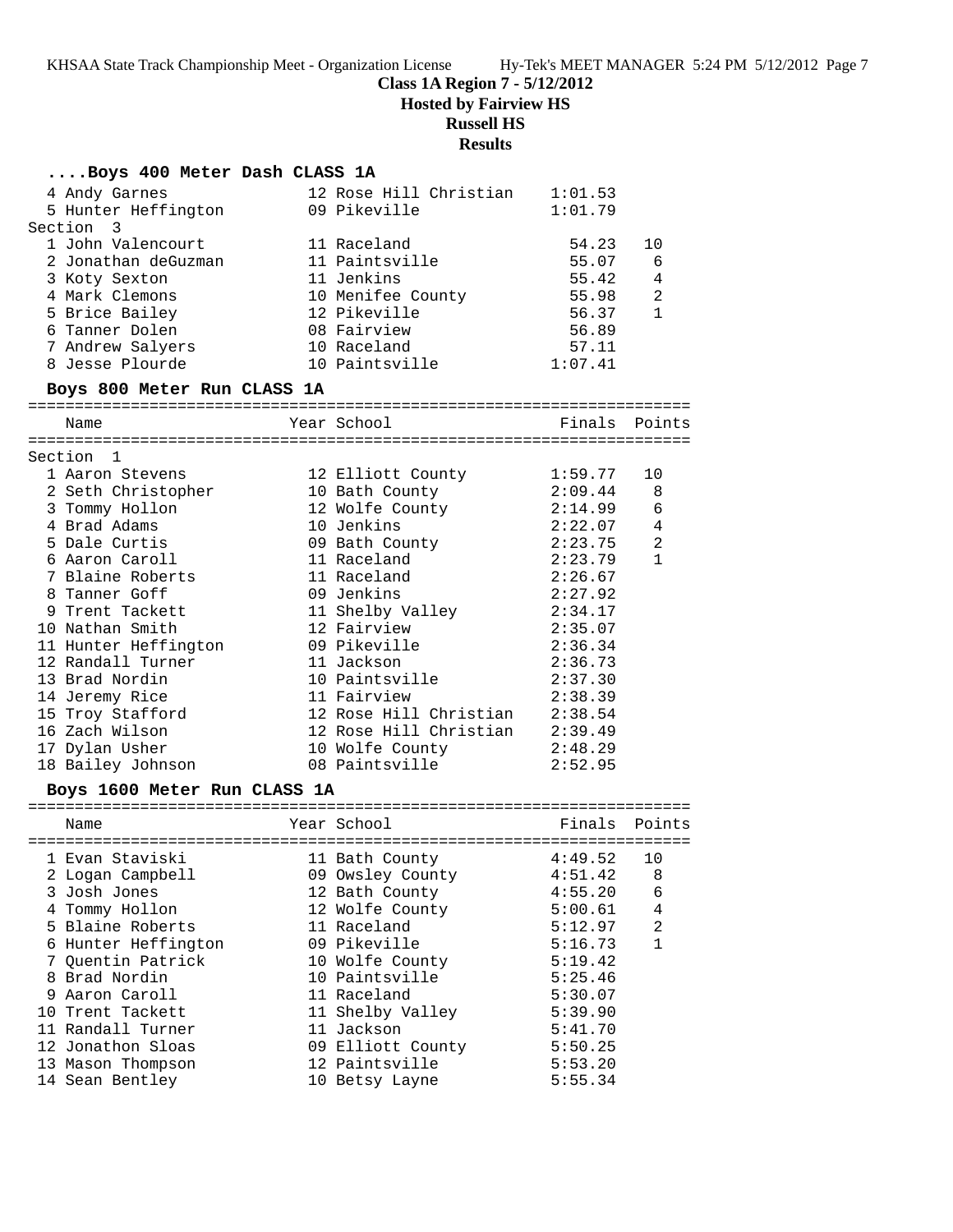### **Class 1A Region 7 - 5/12/2012**

**Hosted by Fairview HS**

### **Russell HS**

### **Results**

#### **....Boys 1600 Meter Run CLASS 1A**

| 15 Dylan Campbell | 09 Jackson             | 5:58.13 |
|-------------------|------------------------|---------|
| 16 Luis Loza      | 10 Elliott County      | 6:04.96 |
| 17 Daniel Jackson | 10 Fairview            | 6:17.70 |
| 18 Travis Dudding | 11 Rose Hill Christian | 6:32.47 |
| 19 Brandon Webb   | 10 Fairview            | 7:05.65 |

#### **Boys 3200 Meter Run CLASS 1A**

| Name                | Year School       | Finals Points |                |
|---------------------|-------------------|---------------|----------------|
| 1 Evan Staviski     | 11 Bath County    | 10:24.48      | 10             |
| 2 Logan Campbell    | 09 Owsley County  | 10:34.64      | 8              |
| 3 Josh Jones        | 12 Bath County    | 11:03.40      | 6              |
| 4 Blaine Roberts    | 11 Raceland       | 11:35.95      | 4              |
| 5 Dalton Stanley    | 10 Pikeville      | 12:05.79      | $\mathfrak{D}$ |
| 6 Kirkland Fletcher | 08 Paintsville    | 12:52.22      |                |
| 7 Aaron Caroll      | 11 Raceland       | 13:10.64      |                |
| 8 Luis Loza         | 10 Elliott County | 14:24.44      |                |
| 9 Brenton Sexton    | 09 Jenkins        | 14:49.81      |                |
|                     |                   |               |                |

#### **Boys 110 Meter Hurdles CLASS 1A**

| Name                                                           | Year School                     | Finals Points  |                |
|----------------------------------------------------------------|---------------------------------|----------------|----------------|
| 1 Trysten Phillips<br>2 Dylan Campbell<br>Section <sub>2</sub> | 09 Menifee County<br>09 Jackson | 22.90<br>23.35 |                |
| 1 Connor Messer                                                | 09 Raceland                     | 16.64          | 1 N            |
| 2 Jared Castle                                                 | 11 Bath County                  | 18.42          | 8              |
| 3 Steven Damron                                                | 11 Jenkins                      | 19.04          | 6              |
| 4 William Bowling                                              | 10 Owsley County                | 19.60          | 4              |
| 5 Chris Leadford                                               | 10 Elliott County               | 20.91          | $\mathfrak{D}$ |
| 6 Andrew Salyers                                               | 10 Raceland                     | 21.32          |                |
| 7 Gary Dickerson                                               | 11 Bath County                  | 22.44          |                |
| 8 Luis Loza                                                    | 10 Elliott County               | 23.42          |                |

### **Boys 300 Meter Hurdles CLASS 1A**

| Name               | Year School       | Finals Points |     |
|--------------------|-------------------|---------------|-----|
| Section 1          |                   |               |     |
| 1 Jonathon Sloas   | 09 Elliott County | 59.11         |     |
| Section 2          |                   |               |     |
| 1 Connor Messer    | 09 Raceland       | 44.55         | 1 N |
| 2 Jared Castle     | 11 Bath County    | 46.08         | 8   |
| 3 Steven Damron    | 11 Jenkins        | 47.05         | 6   |
| 4 Chris Leadford   | 10 Elliott County | 48.26         | 4   |
| 5 William Bowling  | 10 Owsley County  | 49.49         | 2   |
| 6 Dale Curtis      | 09 Bath County    | 50.10         |     |
| 7 James Wireman    | 10 Raceland       | 50.33         |     |
| 8 Trysten Phillips | 09 Menifee County | 52.85         |     |
|                    |                   |               |     |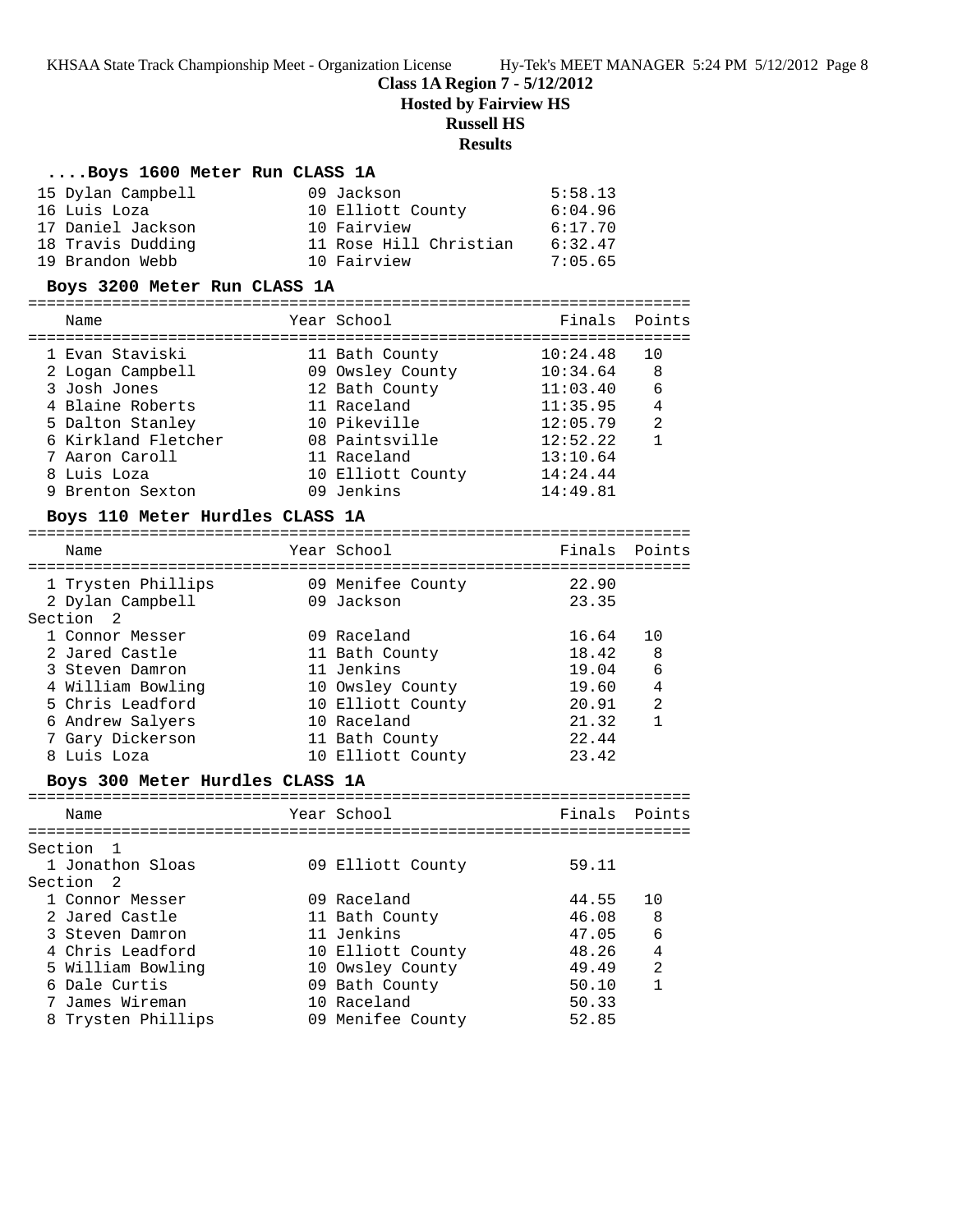#### **Class 1A Region 7 - 5/12/2012**

**Hosted by Fairview HS**

#### **Russell HS**

**Results**

#### **Boys 4x100 Meter Relay CLASS 1A**

======================================================================= School **Finals** Points **Points** ======================================================================= Section 1<br>1 Shelby Valley 1 Shelby Valley 47.91 10 1) Austin Thacker 11 2) Tyler Richardson 11 3) Lucas Fields 12 4) Jordan Robinson 12 5) Corey Griffith 11 6) 2 Bath County 48.31 8 1) Sam Barker 08 2) Donald Darden 12 3) Cheyenne Coker 12 (4) Nathan Dailey 11 5) Breion Hodge 10 6) Gary Dickerson 11 7) Trey Ratliff 08 8 89 Seth Christopher 10 3 Raceland 48.84 6 1) James Wireman 10 2) John Valencourt 11 3) Andrew Salyers 10 <a>> 4) AJ Joseph 10 5) Austin Blankenship 11 6) Brady Harris 10 7) Trey Potter 09 8) Zack Litteral 10 4 Fairview 19.14 4 1) JP Payne 11 2) Armande Yetts 09 3) Tanner Dolen 08 4) Cody Cambell 11 5) Zack Christiansen 10 6) Cody Gullett 09 5 Jenkins 49.41 2 1) Charlie Cox 11 2) Nick Gibson 09 3) Audie Fields 07 (4) Ethan Bowling 12 5) Brenton Sexton 09 6) Austin Bentley 12 6 Paintsville 50.16 1 1) Jonathan deGuzman 11 2) Luke Trimble 08 3) Adam Plumley 11 (4) Prater Helton 10 5) Johnny Garcia 10 6) Cody Stafford 10 7) Lee Skaggs 10 8) Bailey Johnson 08 7 Elliott County 55.95 1) Malachai Parke 09 2) Tyler Wagoner 09 3) Kelley Randolph 09 4) Eugene Mofford 10 5) Luis Loza 10 6) Brandon White 07 **Boys 4x200 Meter Relay CLASS 1A** ======================================================================= School **Finals** Points ======================================================================= 1 Bath County 1:37.75 10 1) Jared Castle 11 2) Nathan Dailey 11 3) Cheyenne Coker 12 (4) Sam Barker 08 5) Trey Ratliff 08 6) Breion Hodge 10 7) Dale Curtis 09 8) 2 Raceland 1:38.09 8 1) James Wireman 10 2) John Valencourt 11 3) Andrew Salyers 10 <a>> 4) AJ Joseph 10 5) Brady Harris 10 (6) Trey Potter 09 7) Jacob Blair 09 8) Austin Blankenship 11 3 Jenkins 1:38.86 6 1) Charlie Cox 11 2) Ethan Bowling 12 3) Steven Damron 11 (4) Koty Sexton 11 5) Audie Fields 07 (6) Brad Adams 10 7) Austin Bentley 12 (8)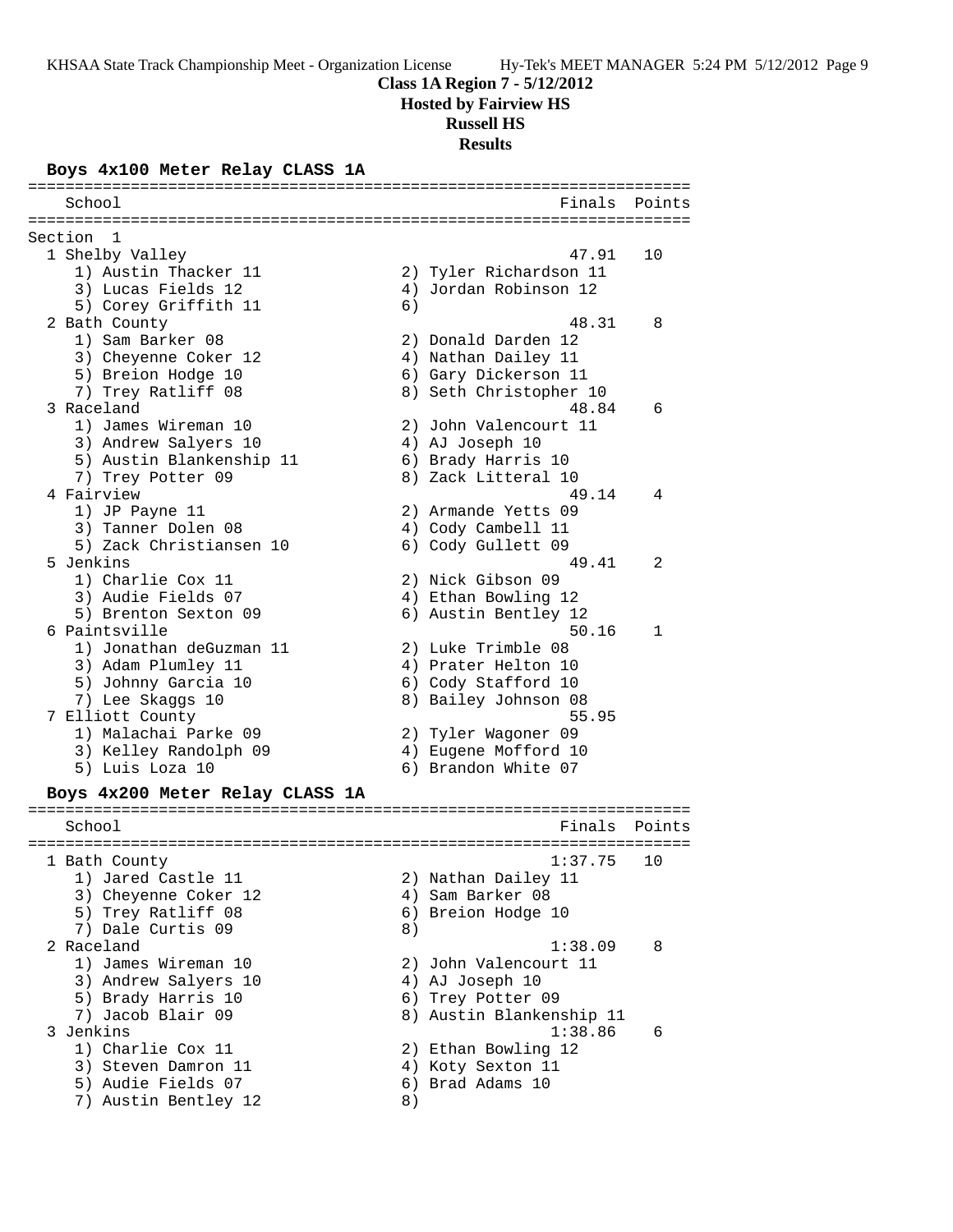### **Class 1A Region 7 - 5/12/2012**

**Hosted by Fairview HS**

## **Russell HS**

### **Results**

### **....Boys 4x200 Meter Relay CLASS 1A**

| 4 Fairview<br>1) JP Payne 11<br>3) Tanner Dolen 08<br>5) Zack Christiansen 10                                                                          |    | 1:42.12<br>2) Armande Yetts 09<br>4) Cody Cambell 11<br>6) Cody Gullett 09                                          | 4      |
|--------------------------------------------------------------------------------------------------------------------------------------------------------|----|---------------------------------------------------------------------------------------------------------------------|--------|
| 5 Elliott County<br>1) Aaron Elliott 11<br>3) Kelley Randolph 09<br>5) Brandon White 07<br>7) Eugene Mofford 10                                        | 8) | 1:43.48<br>2) Malachai Parke 09<br>4) Chris Leadford 10<br>6) Luis Loza 10                                          | 2      |
| 6 Shelby Valley<br>1) Austin Thacker 11<br>3) Quentin Williams 09<br>5) Drake Newsome 10<br>7 Paintsville<br>1) Jesse Plourde 10<br>3) Adam Plumley 11 | 6) | 1:45.88<br>2) Corey Griffith 11<br>4) Tyler Richardson 11<br>1:47.09<br>2) Cody Stafford 10<br>4) Bailey Johnson 08 | 1      |
| 5) Lee Skaggs 10<br>7) Luke Trimble 08<br>Boys 4x400 Meter Relay CLASS 1A                                                                              |    | 6) Johnny Garcia 10<br>8) Jonathan deGuzman 11                                                                      |        |
| School                                                                                                                                                 |    | Finals                                                                                                              | Points |
| Section<br>- 2                                                                                                                                         |    |                                                                                                                     |        |
| 1 Elliott County<br>1) Aaron Elliott 11<br>3) Chris Leadford 10<br>5) Jonathon Sloas 09<br>7) Brandon White 07                                         | 8) | 3:38.72<br>2) Isaiah Griffith 09<br>4) Aaron Stevens 12<br>6) Malachai Parke 09                                     | 10     |
| 2 Fairview<br>1) JP Payne 11<br>3) Tanner Dolen 08<br>5) Zack Christiansen 10<br>7) Cody Gullett 09                                                    | 8) | 3:50.90<br>2) Armande Yetts 09<br>4) Nathan Smith 12<br>6) Jeremy Rice 11                                           | 8      |
| 3 Jenkins<br>1) Steven Damron 11<br>3) Ethan Bowling 12<br>5) Brad Adams 10<br>7) Brenton Sexton 09                                                    | 8) | 3:51.78<br>2) Audie Fields 07<br>4) Koty Sexton 11<br>6) Tanner Goff 09                                             | 6      |
| 4 Menifee County<br>1) Mark Clemons 10<br>3) Trysten Phillips 09<br>5) Harvey Spencer 11                                                               | 6) | 3:52.19<br>2) Joshua Back 11<br>4) Drew Swartz 10                                                                   | 4      |
| 5 Raceland<br>1) Jacob Blair 09<br>3) Zack Litteral 10<br>5) Trey Potter 09<br>7) Austin Blankenship 11                                                |    | 4:07.24<br>2) Brady Harris 10<br>4) James Wireman 10<br>6) Braden Townsend 08<br>8) Logan Evans 12                  | 2      |
| 6 Bath County<br>1) Evan Staviski 11<br>3) Kevin Jones 09<br>5) Josh Jones 12<br>7) Trey Ratliff 08<br>7 Paintsville                                   |    | 4:10.58<br>2) Dale Curtis 09<br>4) Seth Christopher 10<br>6) Nathan Dailey 11<br>8) Breion Hodge 10<br>4:11.94      | 1      |